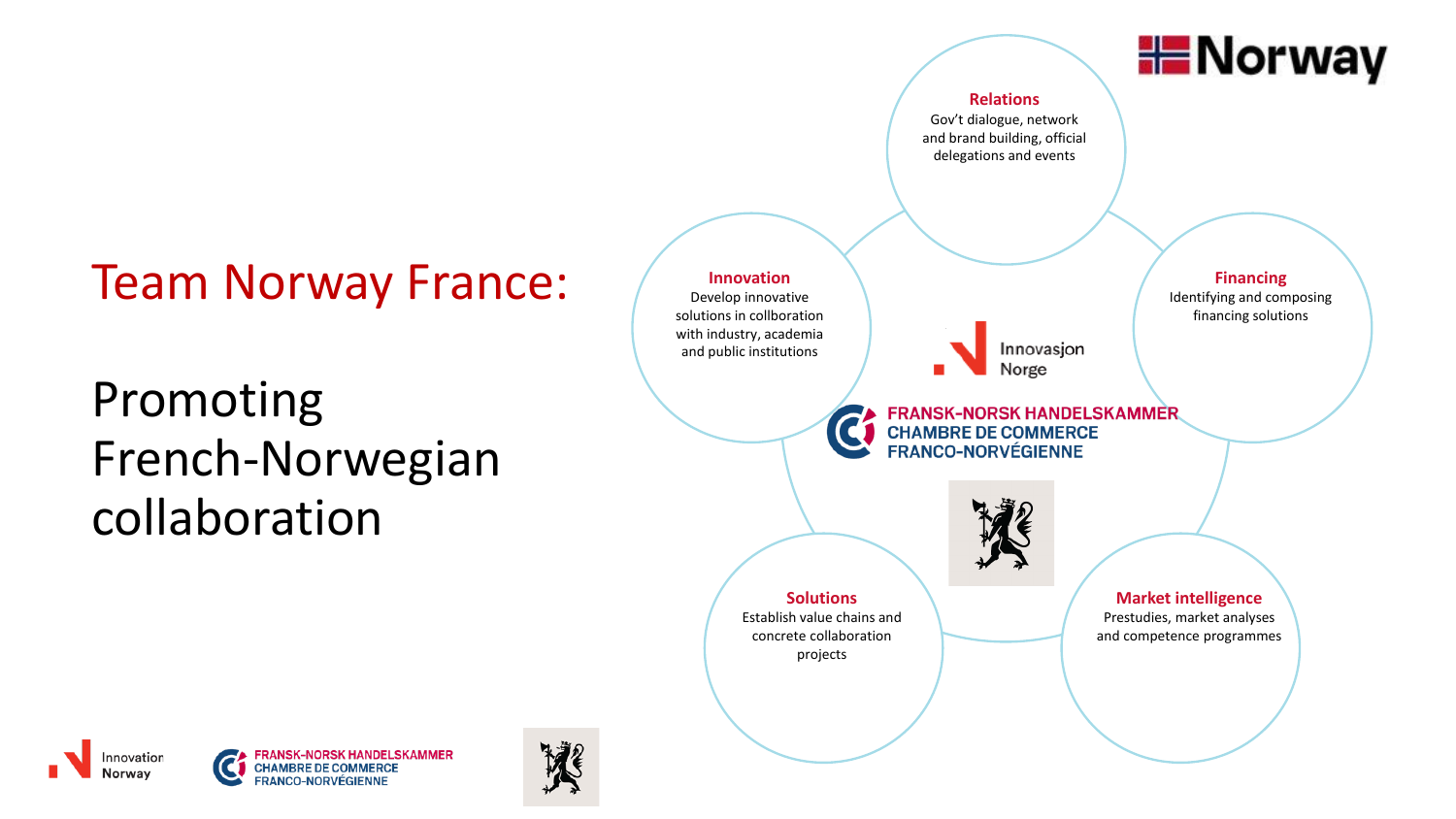

### Team Norway prioritises key industries of common interest



Offshore Wind



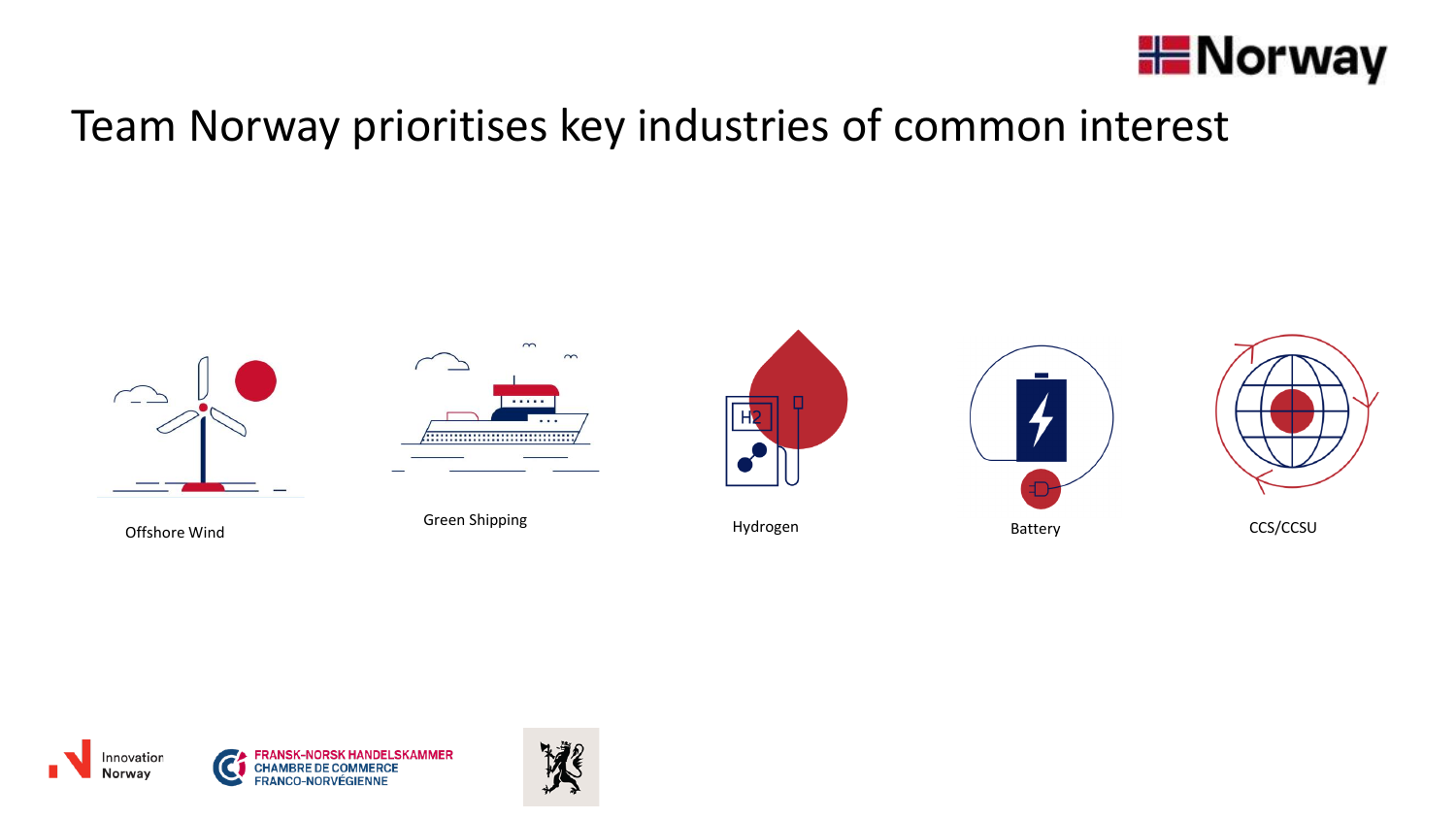# French-Norwegian Forum in Paris



#### **15th -16th of September in Paris – Forum «A French-Norwegian approach towards a decarbonised industry»**

- Opening by H.E. Niels Engelschion, Norwegian Ambassador to France and Vincent Dessale, President of the French-Norwegian Chamber of Commerce
- Norwegian ambitions on decarbonation of the industry, Minister of Trade and Industry Jan Christian Vestre
- French ambitions on decarbonation of the industry
- Signature of the MoU between Club Co2 and the Norwegian CO2 association
- Panel Debate Technology needs to accelerate the decarbonization of the industry and opportunities for
- Equinor, TotalEnergies, Nexans, ADEME…

#### **Afternoon : Hydrogen session**

#### **Reception at the Norwegian Embassy**

#### **Friday 16th of September – CCS/CCSU Session**

- The French roadmap on CCS/CCUS by Florence Delprat Jannaud, President Club CO2
- Norwegian ambitions by Hanne Rolen, President of the Norwegian CO2 association
- Presentation Northern Lights
- Presentation Arcelor Mittal
- Aker Carbon Capture, Technip Energies…







Draft